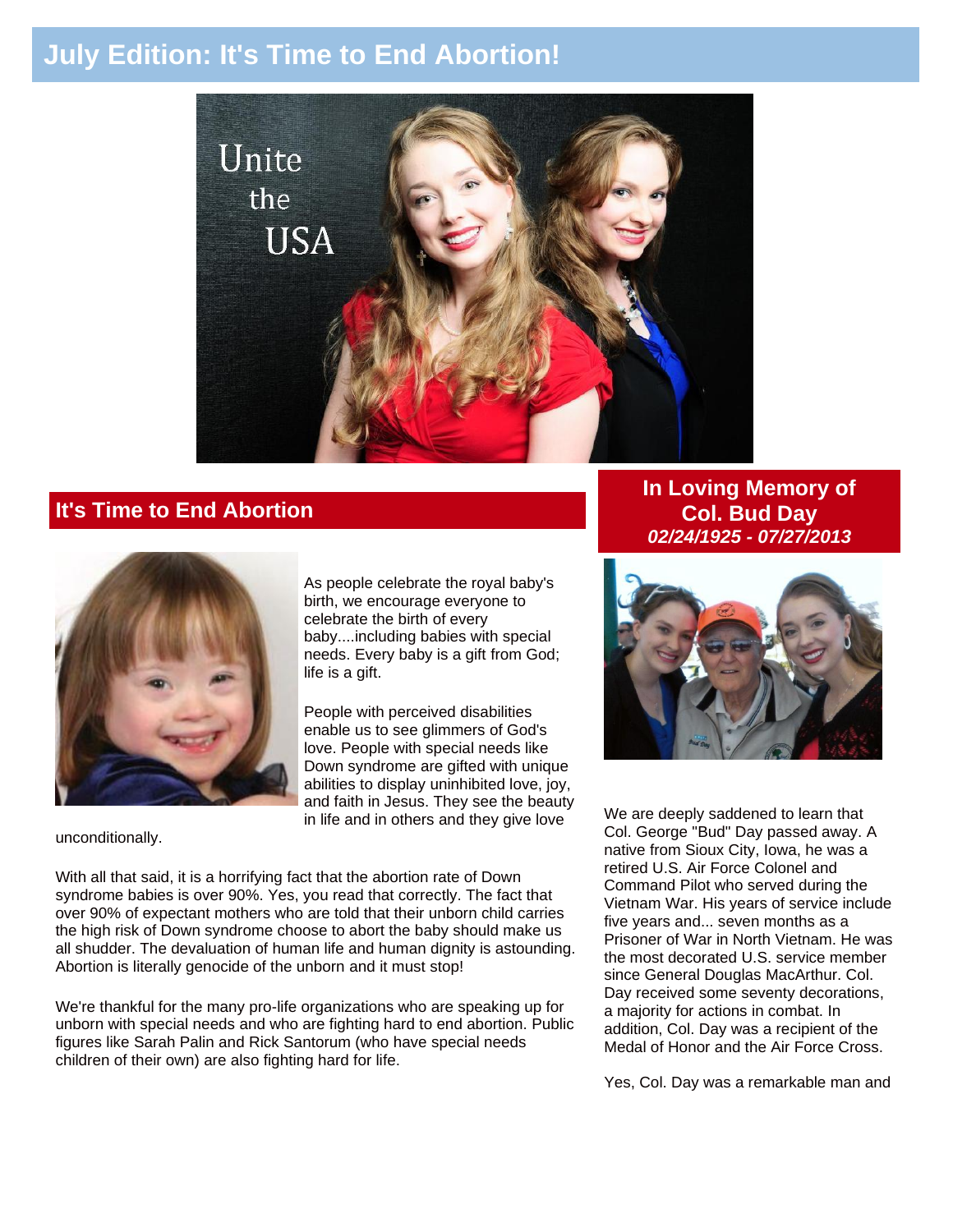When someone aborts a Down syndrome baby, they miss out on an angel on earth. How tragic! Encourage all your family and friends to let their doctors know that you believe it's time to stop automatically suggesting abortion when a baby is prenatally diagnosed with Down syndrome.

People with Down syndrome are blessing all through life -from childhood through their adult years. For example, here's a video about a beautiful lady named Robin, who is in her fifties and who has Down syndrome. Enjoy this inspirational video about Robin and learn about the great impact her life has made on others: [http://www.joniandfriends.org/television/when-robin-prays/](http://r20.rs6.net/tn.jsp?e=001salfXsZnMnngI08LO5igdY6a1Vy7GtXG1huBXx65MkMFnEKjAI5sCVkj9LKAzhrBdt5YU4JVFArJpjGawmbSRTj-XR99jgCt8xJfrvWYQu1jCkgs8x5J0smc9-DpDMWwgHDs_1qa8DFjBxmtM2PA5AYLTXeaGPXH)

This edition of Unite the USA is filled with helpful information, action points to stop abortion, and articles by Dr. Albert Mohler and Maura Butler. Perhaps someone will choose life as a result of this edition of Unite the USA; that is our prayer.

God bless you, Carrie Stoelting and Stacie Stoelting Founders of [Unite the USA](http://unitetheusa.org/index.html)

# **America Loves Trig**



As most of you know, we recently founded a FaceBook fan page for Trig Palin. Over 27,000 have already joined to show support for Trig and all people with Down syndrome and special needs. It's a place for Americans to show their love and support for Trig and all people who have special needs. (Here is the link to the

page: [www.facebook.com/trigpalinisagift.](http://r20.rs6.net/tn.jsp?e=001salfXsZnMnngI08LO5igdY6a1Vy7GtXG1huBXx65MkMFnEKjAI5sCVkj9LKAzhrBdt5YU4JVFArp-OTm4lJgxCa7245RPk5a0ywUtDJZoucLzIdnPH9c_RYMQv1c2Y_H))

Meanwhile, don't you thank God that the Palin's chose life?!

### **Will Babies with Down Syndrome Just Disappear?**

By Dr. Albert Mohler [www.albertmohler.com](http://r20.rs6.net/tn.jsp?e=001salfXsZnMnngI08LO5igdY6a1Vy7GtXG1huBXx65MkMFnEKjAI5sCVkj9LKAzhrBdt5YU4JVFAr0w6a7mR6-YyuaBk4-x4Rgu0utzwlPANk=)  one of America's greatest heroes. He will be missed very much and his passing will be long felt. We had the great honor of meeting him - an experience we will always treasure. Col. Day deeply loved his country and freedom. He solidly believed in the U.S. Constitution and freedom. But Col. Day was the first to tell you that complete freedom comes from knowing Jesus Christ Who set us free from sin and death. In honor of Col. Day, we are sharing John 3:16-17, verses he would want everyone to take to heart: "For God so loved the world, that he gave his only Son, that whoever believes in him should not perish but have eternal life. For God did not send his Son into the world to condemn the world, but in order that the world might be saved through him." Don't put it off. Make sure that you know Jesus personally, too. Click here to learn more: [http://peacewithgod.jesus.net/](http://r20.rs6.net/tn.jsp?e=001salfXsZnMnngI08LO5igdY6a1Vy7GtXG1huBXx65MkMFnEKjAI5sCVkj9LKAzhrBdt5YU4JVFApDua03nbfTuSfmMqU5zVQTapEP8qH1S5uxj7beshG4Qw==)

Col. Day knew Jesus as his Savior and Lord and we know the he's alive in heaven with Him right now. May the Lord comfort his family as they miss Col. Day.

God bless, Carrie and Stacie

## **Action Points to Save Babies from Abortion**

1. If you are pregnant and need help, please call [CareNet](http://www.care-net.org/) at 1-800-395-HELP. Remember... God loves you and your baby too!

2. Keith and Melody Green's ministry (Last Days Ministries) has an excellent pro-life section on the web site. Please [click here](http://www.lastdaysministries.org/Groups/1000012278/Last_Days_Ministries/AAA_Pro_Life/AAA_Pro_Life.aspx) to learn about abortion and what you can do.

3. Talk to your kids and grandkids about the sanctity of life. Public schools, colleges, and universities are constantly teaching that abortion is OK. The kids in your life need your support to keep them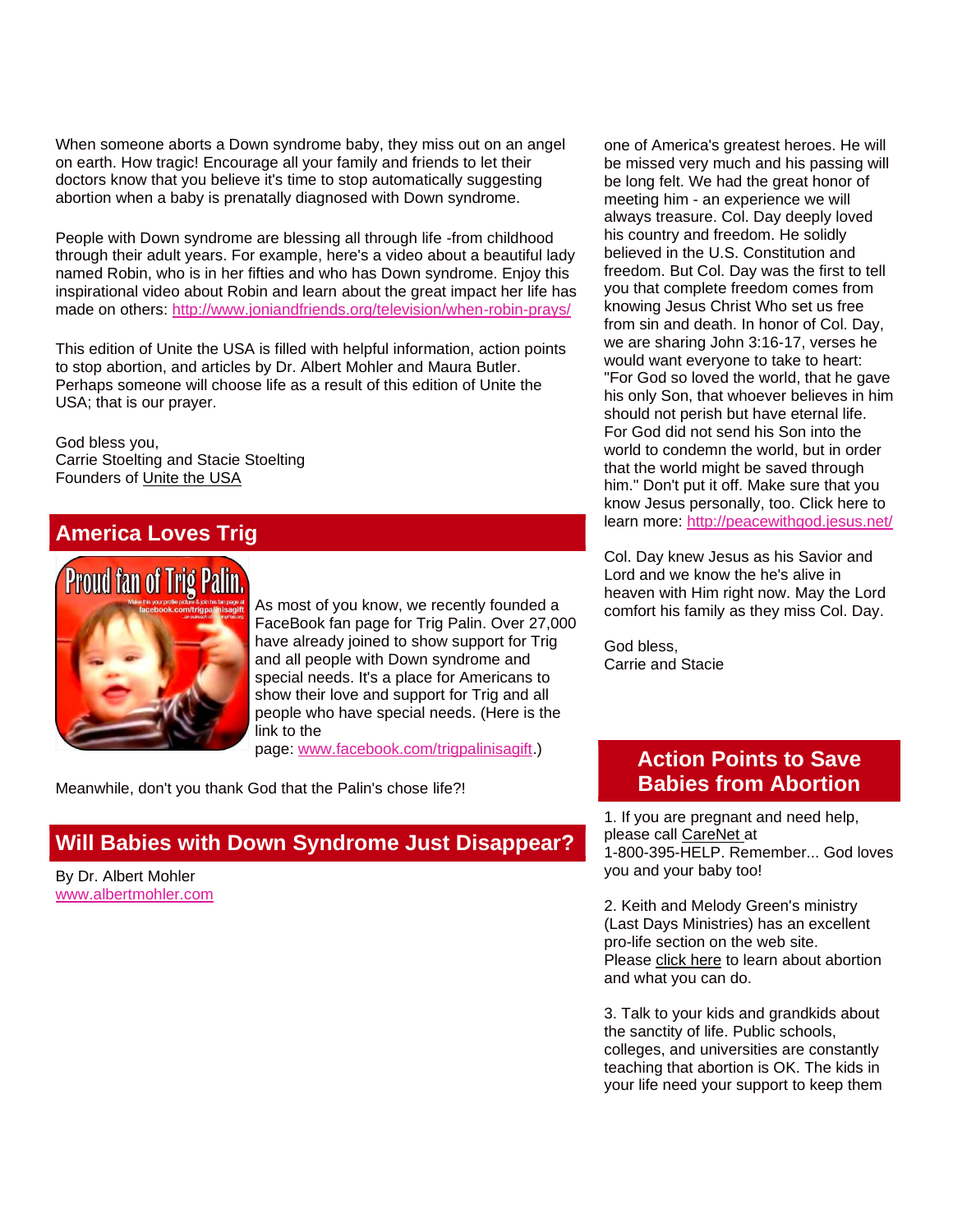

The development of prenatal diagnostic technologies presents a constellation of moral issues -- with the diagnosis of Down syndrome front and center. Over the past several years, a marked decrease in the number of babies born with Down syndrome has been both observed and widely reported. This decrease can be traced directly to the decision to abort after prenatal diagnosis.

As Science Daily reports, a new leading

article to be published in Archives of Disease in Childhood points to developments in the near future that will likely increase the diagnosis of Down syndrome [DS] during pregnancy. "New tests expected to be introduced next year will offer a simple blood test that poses no risk to the fetus and delivers a definitive diagnosis of one of more of the genetic variants of Down syndrome -- trisomy 21, translocation, or mosaicism," the journal reported.

The development of these new tests will almost surely make the practice of prenatal screening for Down syndrome more widespread. At present, the available tests pose some risk to the fetus and are invasive. The new tests expected next year are based on simple blood tests.

The new research is based on work by Dr. Brian Skotko, a clinical genetics fellow at Children's Hospital Boston. Skotko, who has a sister with Down syndrome, asks this haunting question: "As new tests become available, will babies with Down syndrome slowly disappear?"

His research reveals deeply troubling trends. Between 1989 and 2005, births of babies with Down syndrome decreased by 15 percent. As Science Daily explains, "In the absence of prenatal testing, researchers would have expected the opposite -- a 34 percent increase in births -- due to the trend of women waiting longer to have children; known to increase the chances of having a baby with Down syndrome."

In an article published in 2005, Skotko argued that doctors are often illprepared to discuss the diagnosis of Down syndrome with their pregnant patients. Chillingly, he also revealed that a significant percentage of the doctors "reported that they 'emphasize' the negative aspects of DS so that patients would favor a termination."

With the new technologies of prenatal diagnosis so close on the horizon, Skotko now sees a "true collision" on its way. "More women will be going through the testing process, which could lead to a lot of difficult, uncomfortable conversations between physicians and expectant patients."

The reason for the decrease in the number of babies born with Down syndrome comes into clearer focus when The Washington Post cites Skotko's research indicating that 92 percent of women who learn they are focused on the value of life and the reasons why abortion is wrong.

4. Support ministries that aid teenage mothers. Examples include [Bethany](http://www.bethany.org/)  [Christian Services,](http://www.bethany.org/) [Birthright](http://birthright.org/en/)  [International,](http://birthright.org/en/) [Care-Net,](http://www.care-net.org/) [Christian Life](http://www.christianliferesources.com/)  [Resources,](http://www.christianliferesources.com/) and [Life Dynamics.](http://www.lifedynamics.com/) Donate time, money to Christian ministries, and help dissuade potential mothers from having abortions.

5. Contact your Congressmen and state legislators and urge them support antiabortion legislation. [Click here](http://www.ncsl.org/about-us/ncslservice/state-legislative-websites-directory.aspx) to find your state legislators. [Click here](http://beta.congress.gov/members) to find contact information for your Congressmen.

6. Write letters to the editor. Make your voice heard about your pro-life position. Explain why abortion is wrong.

7. Vote for pro-life candidates. Research and support proven anti-abortion candidates. Help elect pro-life men and women to office.

8. Pray for our politicians and that Roe v. Wade will be repealed. Pray for the mothers whose hearts were broken by abortion. Pray for families whose tables are not as full as a result of abortion. Prayer is powerful!

9. Support ministries and organizations that are bravely fighting to stop abortion and to protect all life. Here are a few worthy pro-life groups worth your attention: [National Right to Life,](http://www.nrlc.org/) [Give](http://www.givecures.org/)  [Cures,](http://www.givecures.org/) [Embryo Adoption Services,](http://adoptembryos.org/) and the [Susan B. Anthony List.](http://www.sba-list.org/)

10. Remember that innocent, unborn children are depending on you to give them a voice. Cry out for the babies that never cry!

## **About Dr. Albert Mohler**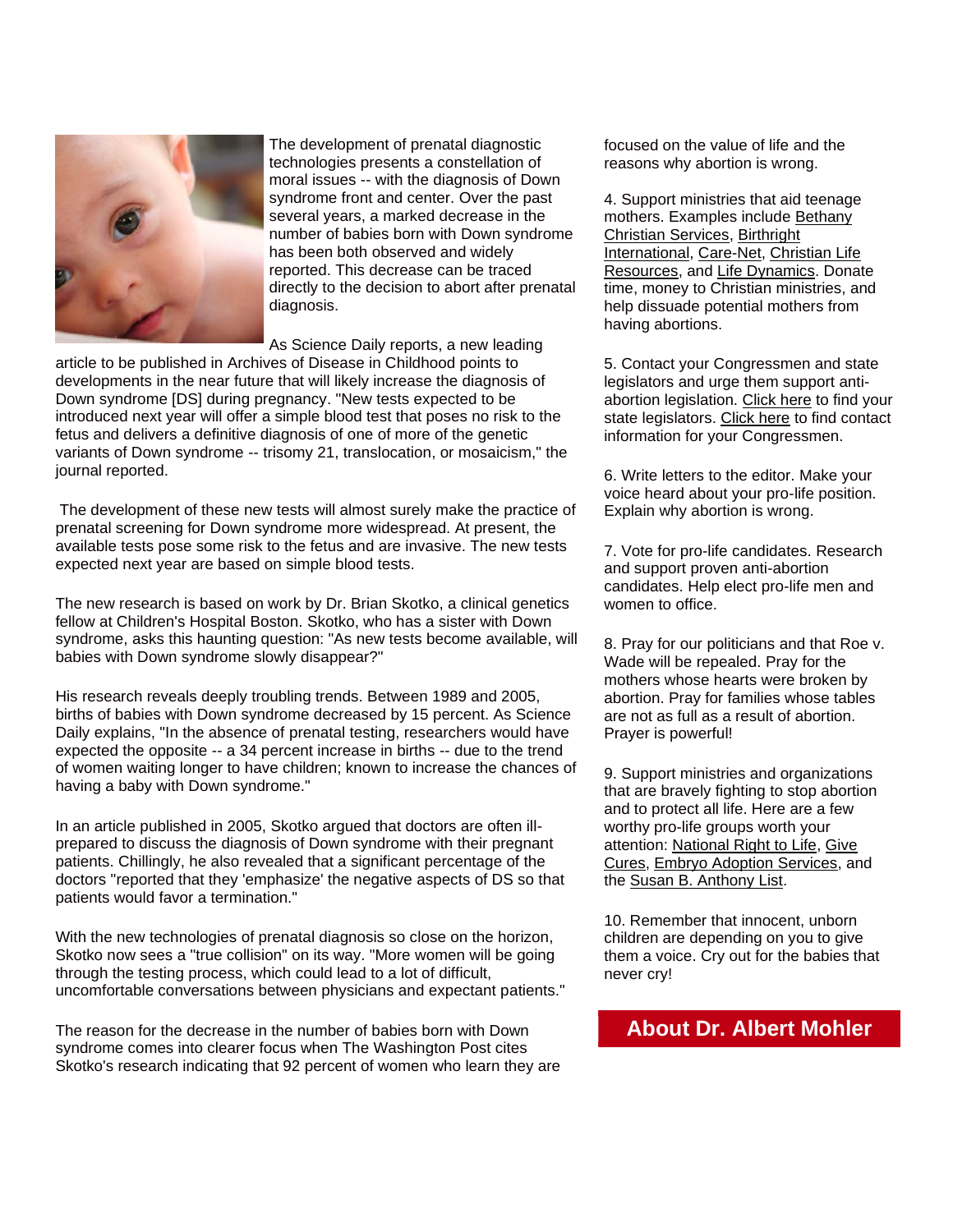carrying a baby with Down syndrome choose to abort the [pregnancy.](http://unitetheusa.org/id100.html) That is more than nine out of ten.

The dimensions of the "collision" Dr. Skotko sees coming now come into view. If these percentages hold, the development of these new tests will almost certainly lead to a vast increase in the number of babies aborted after the diagnosis of Down syndrome.

This presents a grave moral challenge to the medical community -- and to the society at large. Medical care is a social good for which the entire society is responsible. The development of prenatal diagnostic technologies and procedures brings a moral crisis right to our doorsteps -- and our hearts. Will we see people with Down syndrome simply disappear?

In his 2005 article, published in the American Journal of Obstetrics and Gynecology, Dr. Skotko explained that prenatal testing for Down syndrome presents expectant parents with a simple choice -- continue the pregnancy or abort. He continued:

Knowing this, health care providers have historically operated under the assumption that if a woman consents to prenatal screening or diagnosing, she must believe that having a child with DS would be an undesired outcome and wish to terminate her pregnancy if such a diagnosis were made prenatally."

Expectant parents should read that sentence over and over again, and so should those who counsel them.

As Dr. Skotko understands all too well, this moral crisis is not limited to babies with Down syndrome. He asks: "Should expectant parents be able to select out fetuses with an undesired sex? Should fetuses with genes that predispose them to adult [breast cancer](http://unitetheusa.org/id100.html) be prenatally identified? Should couples in the future be supported if they wish to terminate fetuses with genes correlated with sexual preferences?"

The fact that 92 percent of women who are told that their unborn child carries the high risk of Down syndrome choose to abort the baby should shock us all.

What does that say about our devaluation of human life and human dignity? This can only mean that these women see a child with Down syndrome as not worth having -- and the baby as a life not worth living.

Dr. Skotko points to the new tests just around the corner and sees a collision coming. Given his important research, we had better see a moral crisis looming. The Culture of Death is gaining momentum before our eyes. Who will be next in line to be considered unworthy of life?



R. Albert Mohler, Jr. is president of The Southern Baptist Theological Seminary in Louisville, Kentucky. For more articles and resources by Dr. Mohler, and for information on The Albert Mohler Program, a daily national radio program broadcast on the Salem Radio Network, go to [www.albertmohler.com.](http://unitetheusa.org/id100.html) For information on The Southern Baptist Theological Seminary, go to [www.sbts.edu.](http://r20.rs6.net/tn.jsp?e=001salfXsZnMnngI08LO5igdY6a1Vy7GtXG1huBXx65MkMFnEKjAI5sCVkj9LKAzhrBdt5YU4JVFAouxjOf4BXrTsHjX6lLByaU) Send feedback to [mail@albertmohler.com.](http://unitetheusa.org/id100.html)

### **About Maura Butler**



Maura Butler is the [Consultant](http://unitetheusa.org/id100.html)  [on](http://unitetheusa.org/id100.html) Bioethics and Public Policy for The Center for Bioethics & Human Dignity. She has studied issues in bioethics for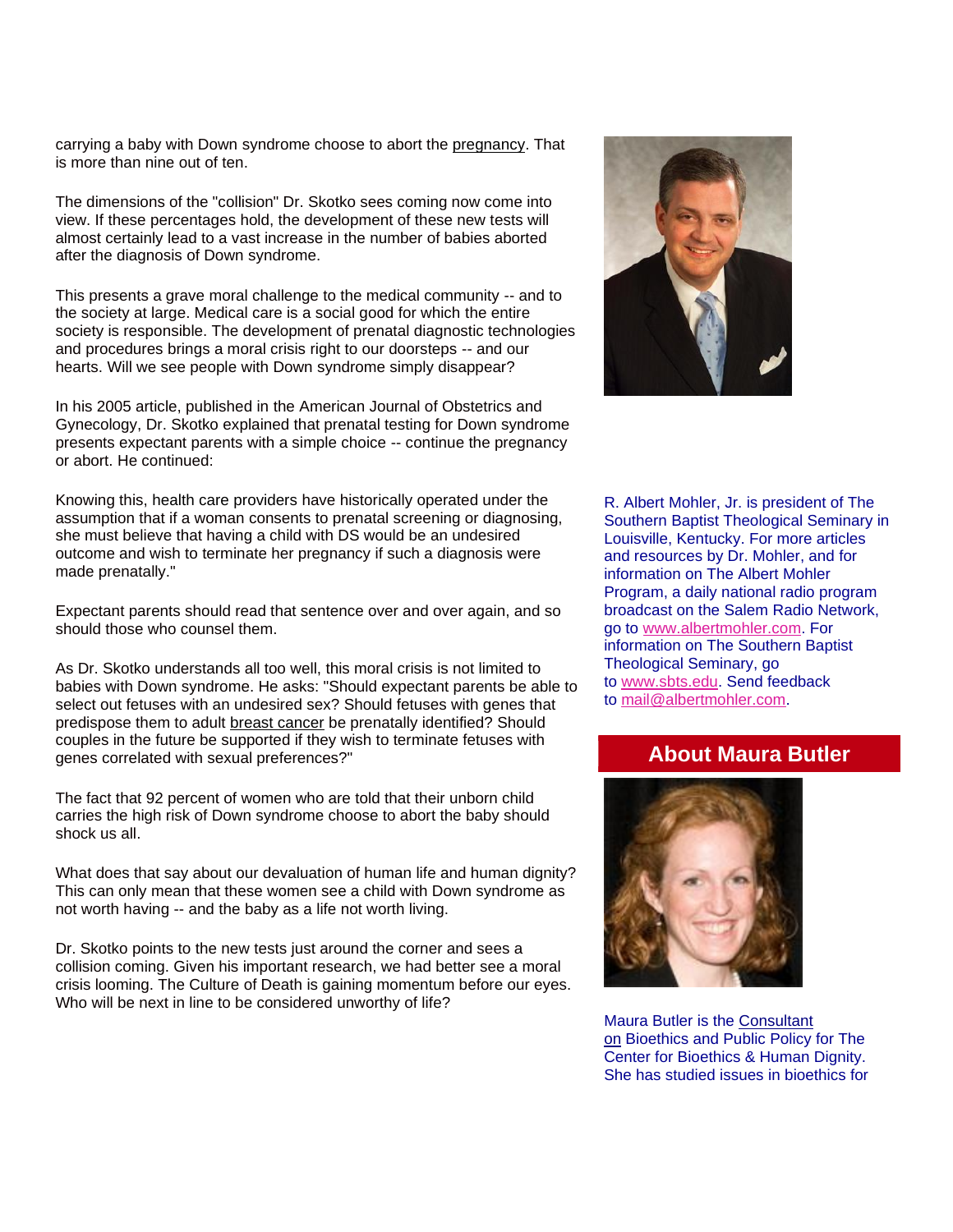# **90% of Down Syndrome Children Aborted, Survivors Bring Joy**

By Maura Butler [www.lifenews.com](http://r20.rs6.net/tn.jsp?e=001salfXsZnMnngI08LO5igdY6a1Vy7GtXG1huBXx65MkMFnEKjAI5sCVkj9LKAzhrBdt5YU4JVFAqlhntzI83YpIq40vv3edJw4zOKXKuEj8Y=)



There is an ugly statistic made well known by none other than The New York Times from a [2007](http://unitetheusa.org/id100.html)  [article;](http://unitetheusa.org/id100.html) [90 percent](http://unitetheusa.org/id100.html) of all pregnancies where the unborn child is given a diagnosis of [Down Syndrome](http://unitetheusa.org/id100.html) end in abortion.

Can you wrap your head around that? 9 in 10; 90 in 100 - that is a lot of life snuffed out because of the possibility of one pesky extra chromosome.

Have you ever met a child with Down Syndrome or with other special needs? I have met plenty of

them. If fact, one of my own children has special needs. We say she may be delayed at most things, but she's very advanced at loving.

I'm not going to paint a rosy picture and say it's all sunshine and smiles being the parent of a [child with special needs.](http://unitetheusa.org/id100.html) There are extra trials and days you wonder if you'll be able to keep your head while you heart feels like it's breaking. My husband and I explain it to our other young children that their sister needs extra help, more help than most kids her age. Sometimes it's not easy being a sibling of a child with special needs. But none of us could ever imagine our life without her, without her smile, her laughter, her hugs and (extra wet) kisses.

That's why that statistic causes me to shudder. How many beautiful children meant for this world have been killed because some test didn't come back perfect? How many smiles and hugs has the world lost because this little life wasn't given the chance to take a breath and change minds, hearts and lives? Here's a newsflash: none of us is perfect; some of us just have more visible crosses than others.

"We are not some casual and meaningless product of evolution. Each of us is willed, each of us is loved, each of us is necessary." Pope Benedict XVI said this a few years ago, and I have since had conversations with other parents who have children with special needs about the last part: necessary. These kids who have extra struggles, extra pain, need extra help, are necessary. Many a lesson can be learned from them: selflessness, humility, sacrifice, joy, triumph.

The extra struggles lead to greater triumphs. The first time she independently got that morsel of food to her mouth or was able to sit up for a few minutes without [assistance,](http://unitetheusa.org/id100.html) joy welled up inside of me far exceeding that of my other kids reaching appropriate developmental milestones. Parents are not the only ones who feel this way. Siblings share ten years, working in both academic and clinical settings. She earned her Bachelor of Science in biology (magna cum laude, Beta Beta Beta) and Bachelor of Arts in philosophy (magnum cum laude, Phi Sigma Tau) from Le Movne College. She then graduated summa cum laude with her Masters degree in bioethics from the University of Pennsylvania. She also works with the Susan B. Anthony List, a nationwide network of Americans dedicated to mobilizing, advancing and representing pro-life women in the political process.

# **Featured Founding Father**



#### **Charles Cotesworth "C. C."**

**Pinckney** (February 25, 1746 - August 16, 1825), was an early American statesman of South Carolina. As a Revolutionary War veteran, he was a prisoner of war during the 1780 defense of Charleston against British siege. Later, Pinckney became a delegate to the Constitutional Convention. Pinckney played an important part in securing the ratification of the Federal constitution in the South Carolina convention of 1788, and in framing the South Carolina Constitution in the convention of 1790. He was involved in the XYZ Affair and he was twice nominated by the Federalist Party as their presidential candidate but he never won.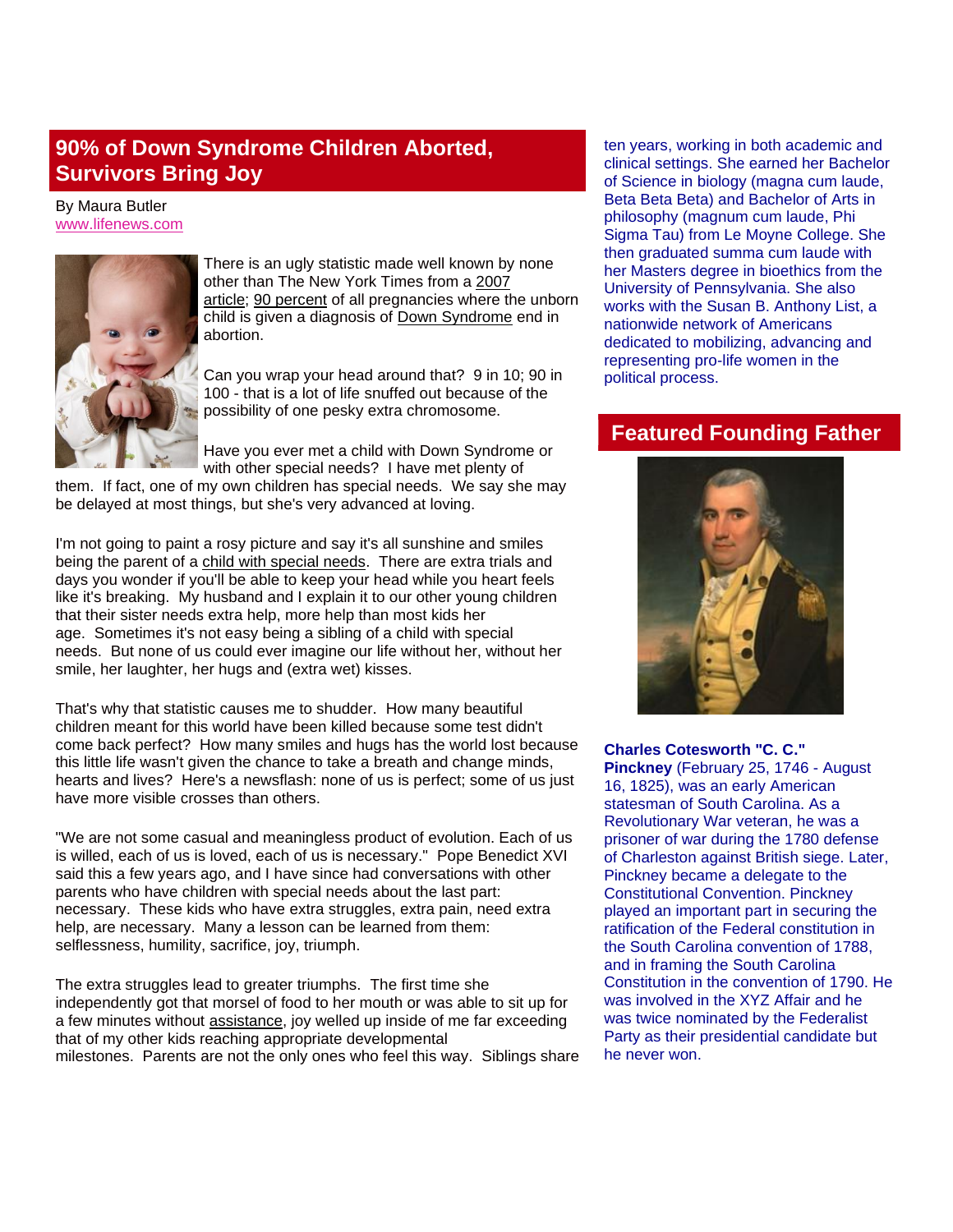in the extra joy too mushrooming into an exponential effect for the whole family.

Daily, my daughter teaches me these things and more. In fact, for the time being, I'll be taking a break from this column and a professional break from the front lines in the fight to build a culture of Life so her lessons sink in more deeply. I thought I needed to go out into the world to help build a culture of Life, but lo and behold a daily building will occur in menial tasks with the potential for monumental triumphs. Families with children who need extra help do this every day and are a testament to the world that each life matters, including, and perhaps especially, the special ones.

#### **In God We Still Trust**



Listen to Carrie & Stacie sing In God We Still Trust!

America is facing numerous unprecedented moral challenges. Clearly, our country needs to turn to Christ. Listen to "In God We Still Trust" for inspiration to keep "fighting the good fight".

#### **Get Your Copy of** *In God We Still Trust*



Listen to patriotic music at its best; order *[In God We Still Trust](http://r20.rs6.net/tn.jsp?e=001salfXsZnMnngI08LO5igdY6a1Vy7GtXG1huBXx65MkMFnEKjAI5sCVkj9LKAzhrBdt5YU4JVFApEPY-uZVDo_8KgpRl58NmetFOQ-rHGKpzqA8P5LwIrYg==)*. From the National Anthem to "God Bless America" you will be inspired and uplifted about our God-given freedoms. All proceeds go to Unite the USA. Help promote faith and freedom in America. Your support is important and appreciated. *[Buy or download a copy](http://r20.rs6.net/tn.jsp?e=001salfXsZnMnngI08LO5igdY6a1Vy7GtXG1huBXx65MkMFnEKjAI5sCVkj9LKAzhrBdt5YU4JVFAqakRQox_uEBqwuDXESIHAHXcKgNDftAfqthl4U0cVja7boRLiXI9-i)  [today.](http://r20.rs6.net/tn.jsp?e=001salfXsZnMnngI08LO5igdY6a1Vy7GtXG1huBXx65MkMFnEKjAI5sCVkj9LKAzhrBdt5YU4JVFAqakRQox_uEBqwuDXESIHAHXcKgNDftAfqthl4U0cVja7boRLiXI9-i)*God bless you as you celebrate the red, white, and blue!

### **Booking Info**



Celebrate the true spirit of America with Carrie Beth and Stacie Ruth. Book Stacie and Carrie for concert or conference! Email [info@unitetheusa.org](mailto:info@unitetheusa.org) for more information.

### **Share and Sign Up**